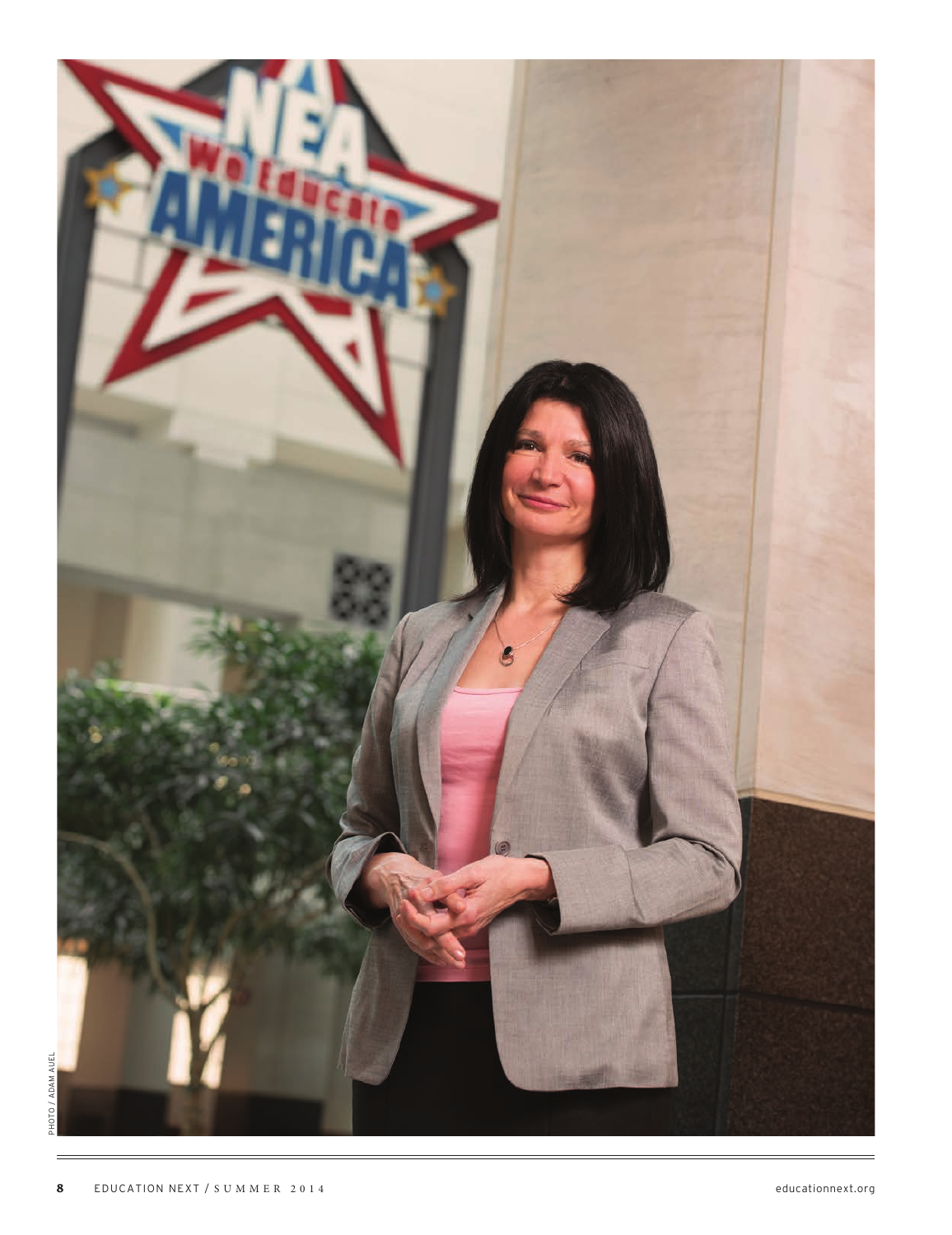**feature**

# **<sup>T</sup>ea<sup>c</sup>he<sup>r</sup> <sup>o</sup><sup>f</sup> <sup>t</sup>h<sup>e</sup> <sup>Y</sup>ea<sup>r</sup>** *to* **Union President**

## *Lily Eskelsen García is poised to take over at the NEA*

by RICHARD LEE COLVIN

**Just above the sofa** in the comfortable office of Lily Eskelsen García, the 58-year-old president-in-waiting of the National Education Association (NEA), 10 class pictures of young children are on display. The faces of the 4th, 5th, and 6th graders she taught at Orchard Elementary School in suburban Salt Lake City in the 1980s are small and faded, and their smiles convey little about them or their lives.

But Eskelsen García knows their stories, and she's happy to tell them. The student with a learning disability she awarded an "A" for drawing a picture and describing the three branches of government to his class. The boy who grew

up to be a staffer on Capitol Hill. The girl and boy from different classes who later married and sent her a wedding picture.

Eskelsen García had the photographs put up when she became vice president of the union that claims 3 million members to show visitors that she sees herself, first and foremost, as a teacher.

"This is who I am, this is my expertise, this is what I bring to this job," Eskelsen García explains.

It's been 24 years since Eskelsen García left full-time teaching, one year after being recognized as Utah's Teacher of the Year in 1989. The honor gave her a statewide audience, and, a natural entertainer, she used the turn in the spotlight to become an outspoken advocate for teachers. That year, the Utah legislature cut taxes rather than  $\frac{1}{2}$ use a budget surplus to increase education spending that had been flat for three years. Utah governor Norman Bangerter dismissed teachers' criticisms, telling them

publicly they should take two aspirin and "go back to work." The comment touched off a one-day statewide teachers' strike, and at a rally Eskelsen García strapped on her guitar and sang a protest song she'd written for the occasion: "The Utah Teacher Blues."

The song's last verse seemed to foretell her future:

*When we speak with one voice, no one can be confused / It's time to show the world we can do more than sing the blues / I know what I can do to wipe those tears away / I'm gonna sign on the dotted line and join the NEA.*

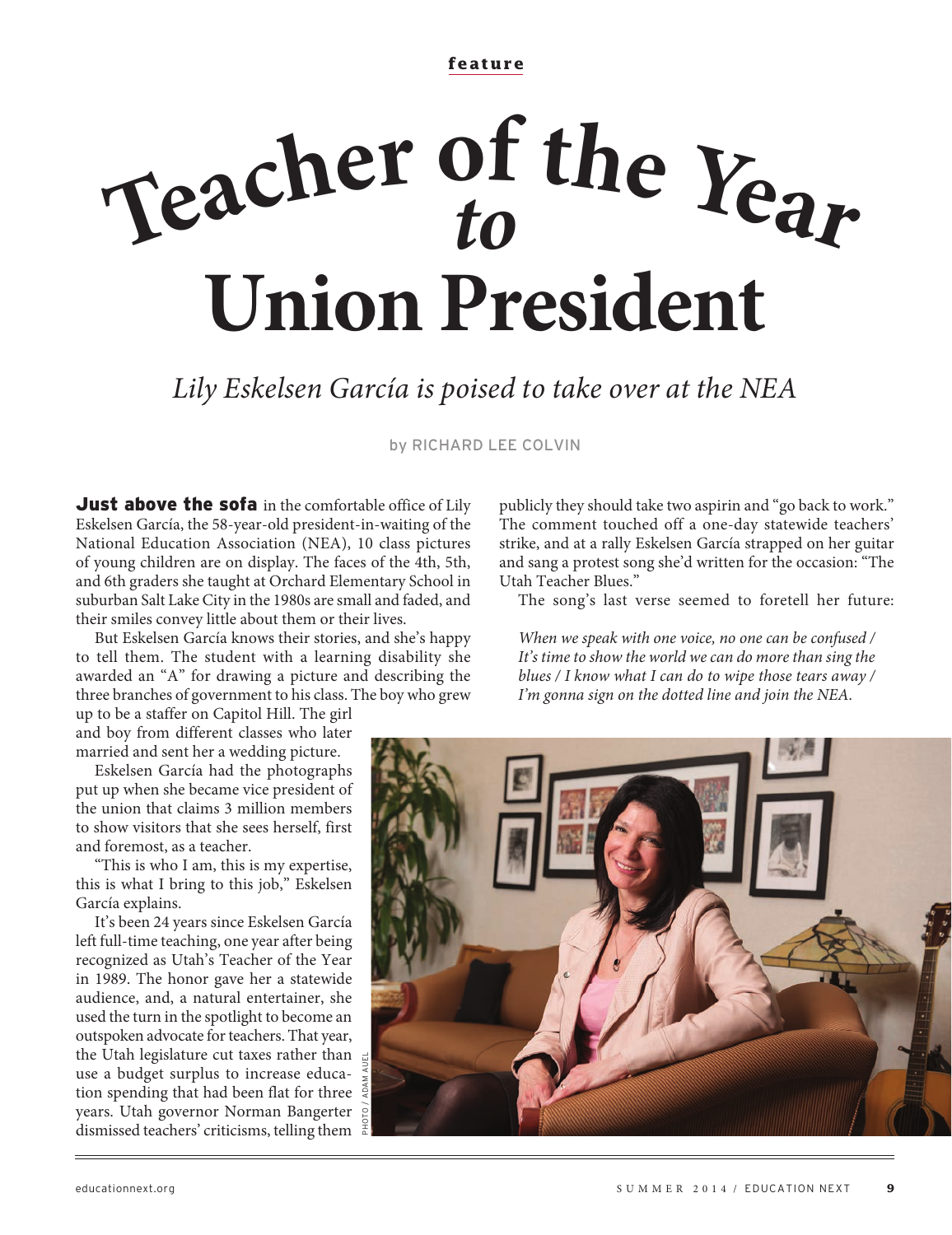She was urged to run for a leadership position in the Utah Education Association (UEA), the NEA's state affiliate, and was elected president as a write-in candidate, despite having held no previous union position. The next year, teachers received a 6 percent increase in compensation championed by Bangerter himself, although the UEA was pushing for an increase of double that. Over the next six years, Eskelsen García pushed unrelentingly for higher salaries, which were among the lowest in the nation, and for smaller classes, which were among the largest.

Utah ranked 50th among the states in average teacher's salary in 2011, and its class sizes were among the largest. Nonetheless, Utah's scores on the National Assessment of Educational Progress have been at or above the national average in reading, mathematics, and science over the past two decades.

Having experienced the exhilaration that comes with influence, Eskelsen García ran for Congress in 1998 as a Democrat in a district that included Salt Lake City. Her campaign was criticized for its negativity, and she lost badly.

Beginning in 1996, she served on the NEA's nine-person executive committee, a half-time union position, and then in 2002, defeated two other candidates to become the union's secretary-treasurer. After moving to the NEA's headquarters in Washington, D.C., she assumed the vice presidency in 2008 when Dennis Van Roekel, a high school math teacher in Arizona for 23 years, became president. Union rules limit presidents to two three-year terms, and Eskelsen García is running unopposed to replace him. So, this July 4 in Denver, during the annual meeting of the NEA's 9,000-delegate representative assembly, she will almost assuredly become the union's first woman president since Mary Hatwood Futrell was elected in 1983.

In her new role, she says, she will use stories from her teaching days to connect with NEA members as well as with the union's critics.

"I know what got me elected state president," Eskelsen García confides. "Members would tell me, 'You said it just the way I felt it. You expressed my frustration, my heartbreak,



*Lily Eskelsen García speaks in front of the Texas State Capitol in Austin, December 2013*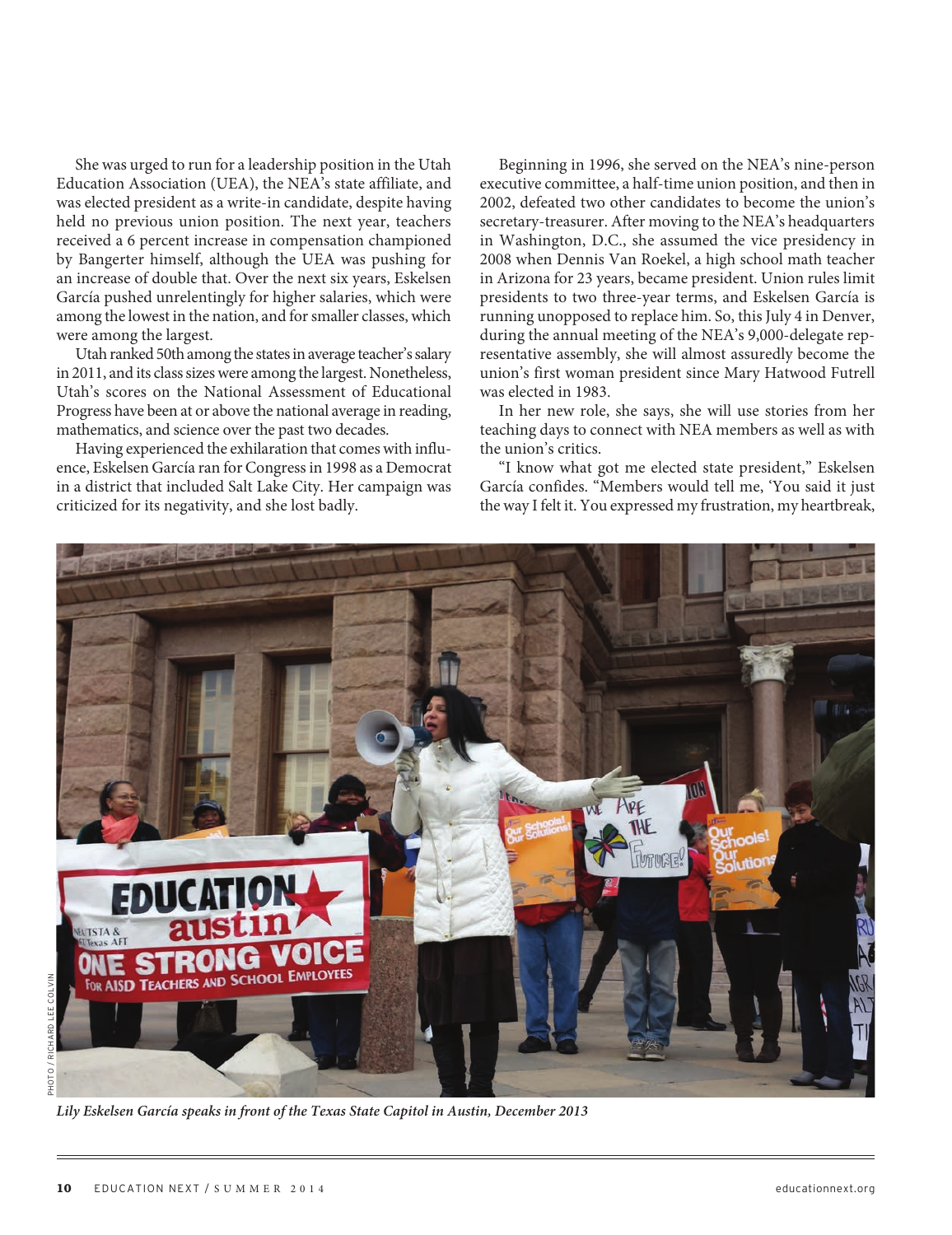#### **feature** ESKELSEN GARCÍA COLVIN

my joy, and what got me into this.' They encouraged me to just keep talking like I was talking, because that's how they felt." She was unscripted then and vows that, as NEA president, she will continue to speak her mind without the help of speechwriters.

She also says she will continue to use her Teacher of the Year recognition, as she did in Utah, to disarm critics. "I did it shamelessly because people really do respect teachers, and it didn't fit their mental model of a union activist," she says.

She will be the first Hispanic head of the nation's largest union, and a powerful labor and political leader. Even so, she sees her organization as facing an existential threat.

"We feel embattled," Eskelsen García says. "People have decided to take us out in a metaphorical war."

#### **Challenges from the Right, Left, and Center**

The NEA was founded in 1857 by teachers and administrators as an advocate for public education, not a union. It wasn't until 1969 that the NEA endorsed the concept of collective bargaining, nearly a decade after the American Federation of Teachers had done so. Ever since, the organization's leaders have had to manage a tension among members regarding its identity. Is it a union? Or is it a professional organization? In 1997, NEA president Bob Chase declared that school quality was a union issue. In a speech at the National Press Club, he said that the NEA could no longer focus only on improving

wages and benefits. "While this narrow, traditional agenda remains important, it is utterly inadequate to the needs of the future. It will not serve our members' interest in greater professionalism. It will not serve the interests of America's children, the children we teach, the children who motivated us to go into teaching in the first place."

Chase's speech and stance were controversial, and the NEA retreated from those positions, despite accusations from anti-union conservatives and some civil rights leaders that it was sublimating the needs of children to the welfare of its members. Teachers

unions could ignore such critiques because they could field tens of thousands of volunteers and spend millions of dollars on pro-union political candidates and lobbying to block most legislation they deemed injurious.

Now, however, the unions are being challenged from the political right, left, and center, as well as by a growing insurgency from members who want them to help improve their teaching, not just protect their perceived employee rights.

Eskelsen García says it's not just unions that are at risk,

but the entire public education system. As a leader, she knows the motivating value of identifying and vilifying an enemy to build unity among her members. Among those she counts as enemies of public education are proponents of charter schools and vouchers. She said their goal is to "show that public schools have failed and can't be trusted and they are going to swoop in with their answer," which is privatization of public education.

The election of Wisconsin governor Scott Walker in 2010, who has fought to weaken public sector unions, was a wakeup call. The NEA and other unions invested heavily in a campaign to recall Walker and several of his allies in the legislature, but lost. Governors in Michigan, Ohio, Florida, Indiana, and other states also have moved, with varying success, to undercut the power and influence of unions.

Eskelsen García and other union leaders also see themselves as under attack by "self-described" education reformers and centrist Democrats who favor charter schools, performance evaluations that factor in student achievement, and changes to long-standing practices that mean teachers hired last lose their jobs first in the event of budget cuts or declines in enrollment. A small but loud and angry faction of teachers and advocates on the political left want the NEA and the AFT to be more aggressive in resisting those efforts, which they associate with the Obama administration.

In addition, the proportion of younger teachers, who are less likely to see teaching as a lifelong career, is increasing

**The NEA was founded in 1857 by teachers and administrators as an advocate for public education, not a union. It wasn't until 1969 that the NEA endorsed the concept of collective bargaining.**

> rapidly. The sensibilities and interests of these teachers are not always aligned with established union positions, and membership in alternative groups is growing (see "Taking Back Teaching," *features*, Spring 2013).

#### **Membership Declines**

In a report to the union's representative assembly in the summer of 2013, the NEA claimed that these dynamics, as well as the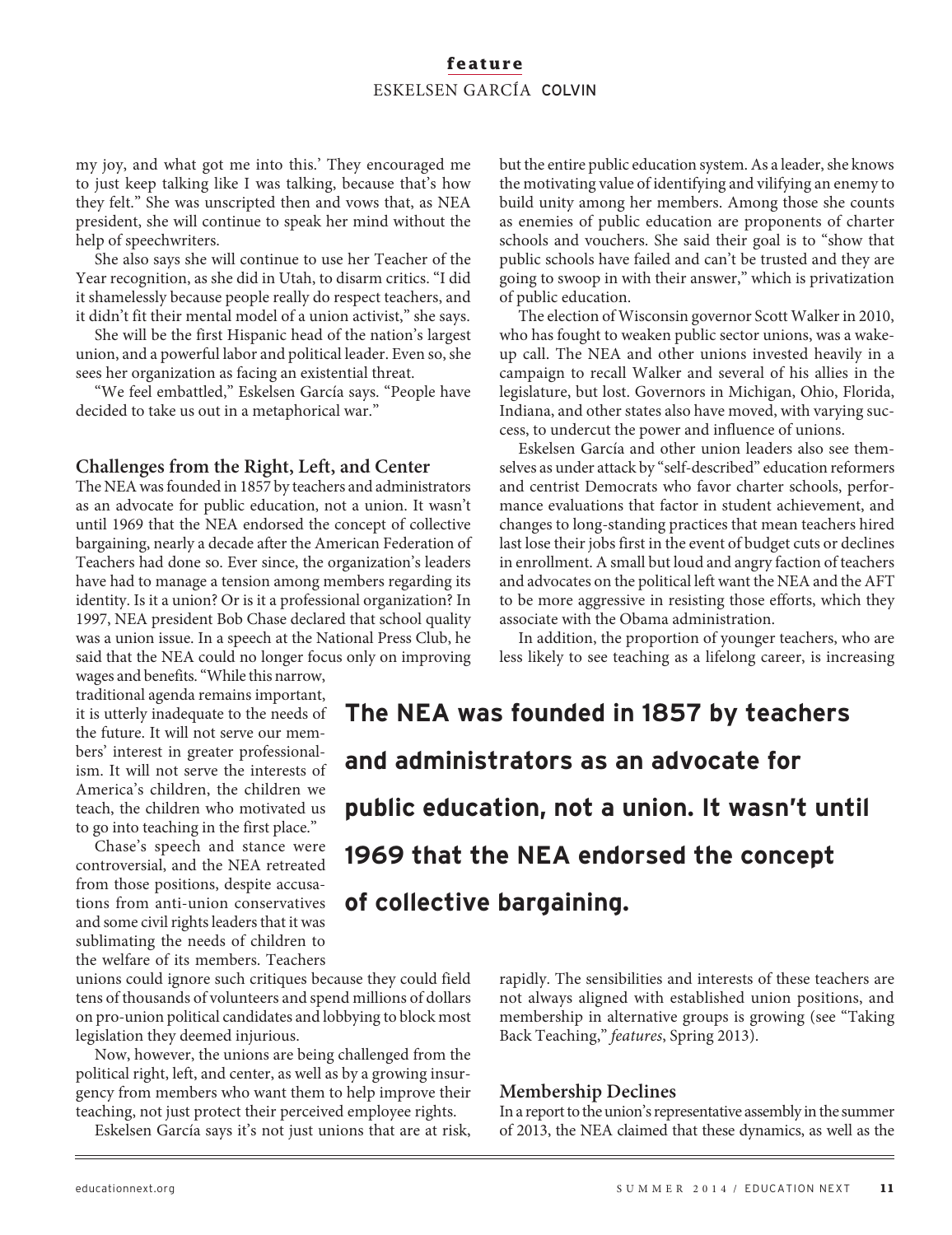rapid spread of online learning, were depressing membership. In 2011, the NEA had stated that it expected a membership loss of more than 300,000 teachers and support personnel between 2010 and 2014, which would result in \$65 million less in revenue. That prediction turned out to be overly pessimistic; in 2013–14 NEA has 65,000 more full-time teacher-members than had been expected and revenues are \$6.1 million higher.

But, the 2013 report warned, the union's membership will continue to decline.

Ruben Murillo, president of the Nevada State Education Association, has described the situation this way: "With all

the defeats, if we keep doing the same thing over and over again, we're going to cease to exist as an organization."

Although the union's leaders agree, they also believe that the organization's current problems represent an opportunity to reposition the NEA to lead efforts to improve public education rather than block them, just as Bob Chase had recommended.

"Future members and education historians will talk about this pivotal moment in the education union movement," says James P. Testerman, senior director of the NEA's Center for Organizing. "We will have either

successfully pivoted to being a union that advocates not only for its members but truly advocates for professional practice that makes a difference for kids…or else the role and influence of public education–sector unions will be significantly diminished."

Key to which of those two outcomes occurs is Eskelsen García, known within the NEA simply as "Lily."

"Teachers love Lily," says Maddie Fennell, an Omaha, Nebraska, teacher who led an NEA commission on professionalizing the workforce. "She can go into a crowd of a thousand people and come out with all of them wanting to chat with her because she is so personable. Even in a large crowd, she makes you feel like she's talking straight to you, and they feel like she's reflecting them and their concerns."

Eskelsen García can be blunt, as when last summer she told a group of liberal bloggers that supporters of gun rights "are going to hell." Urging the audience to take action, she said, "We have to make the senators as frightened of us as they are of the gun lobby…. Shame on us if we give one inch."

Eskelsen García is equally adamant that current policies that stress testing, accountability, and school choice are wrong for kids as well as for teachers. "You know, when something's stupid you have to call it stupid," she said in an interview.

Such unambiguous assertions appeal to her members emotionally. Her counterpart, AFT president Randi Weingarten,

tends instead to make sophisticated, politically astute policy arguments—such as her declaration that teachers should not be evaluated using students' scores on tests that are outdated and not aligned with what teachers are trying to teach. After she made that position public, some state and local leaders fell in line and began raising the question of whether new assessments and new teachers' evaluations were on a collision course. Only in February, many months after Weingarten spoke out, did Van Roekel take the same position.

John Wilson, former executive director of the NEA, says teachers today "are ready to revolt" over the same policies

**Eskelsen García is adamant that current policies that stress testing, accountability, and school choice are wrong for kids as well as teachers. "You know, when something's stupid you have to call it stupid," she said.**

> Eskelsen Garcia calls "stupid." "Her challenge will be to manage that anger and position the NEA to push some substantive redirections around education in this country," he said.

> Eskelsen Garcia agrees and says frequently that it's not enough for the union to just block bad ideas.

> "We're really good at being able to explain why something is a stupid idea," she told a panel sponsored by the American Enterprise Institute in 2010. "But it begs the question of what is a better idea, and my organization now, I think, is much more open than we've ever been on the local, state, and national level about taking on that challenge of designing something better."

#### **A Better Education**

Born Lilia Laura Pace in Texas in 1955, Eskelsen García did not think about going to college or becoming a teacher when she was growing up. Her father worked on missile guidance systems for the U.S. Army, and her mother, who was from Panama, dropped out of school after the 8th grade. Her mother spoke Spanish but wanted her daughter to speak English so she wouldn't face discrimination.

She moved frequently as a child, living in Texas, Georgia, Alaska, Washington, and Colorado, before graduating from high school in Utah in 1973. She married Ruel Eskelsen as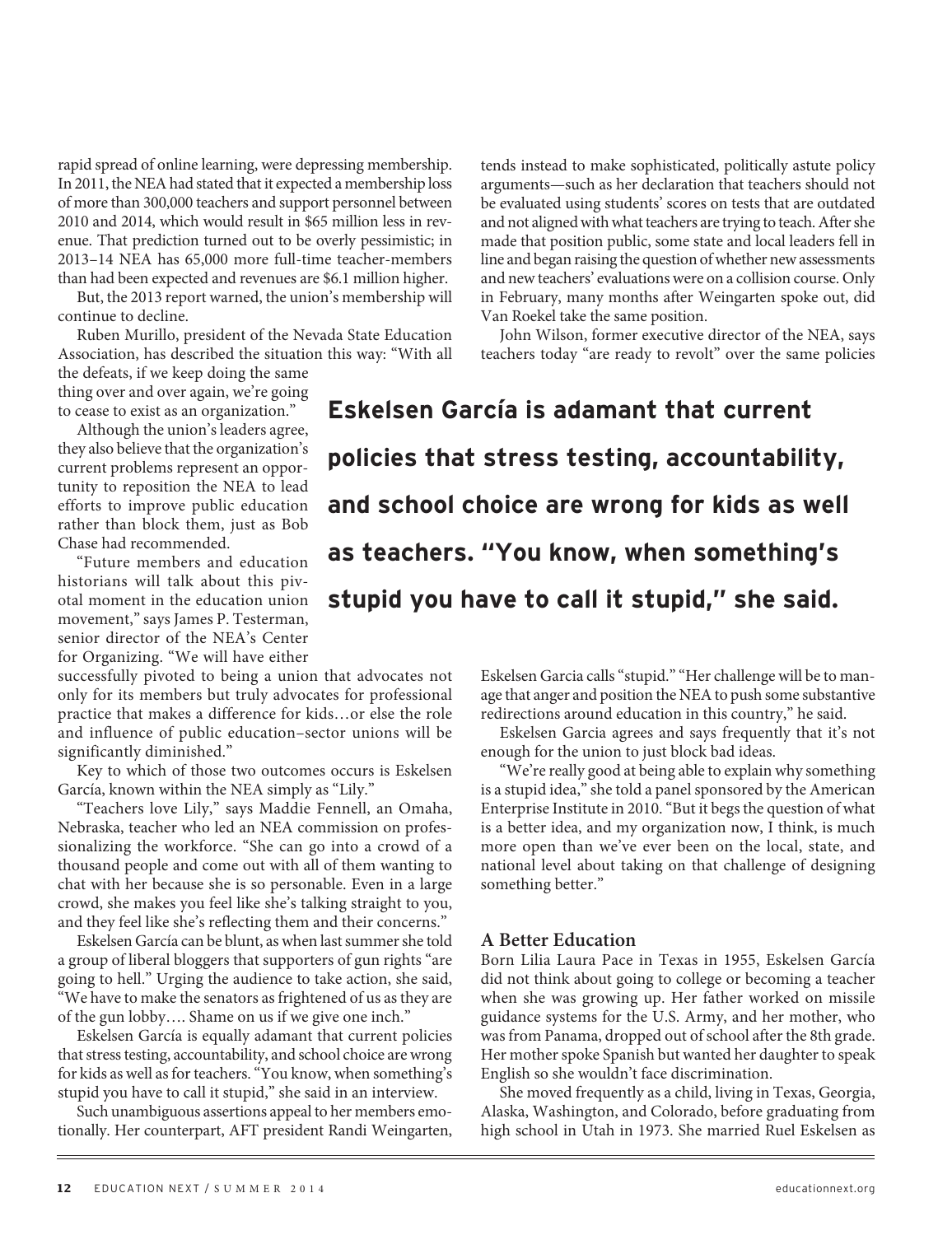#### **feature** ESKELSEN GARCÍA COLVIN

soon as she graduated. Her husband enlisted in the Army, and during one of his postings, she got a job in a school cafeteria. A kindergarten teacher at the school noticed how well she connected with the students and urged her to go to college to become a teacher.

Several years later, after her husband got out of the Army, they both enrolled at the University of Utah, supporting themselves with help from the GI Bill, loans, financial aid, and money they earned singing, accompanied by Eskelsen García on the guitar. She graduated magna cum laude with a degree in elementary education and later

earned a master's degree in instructional technology. She began teaching at Orchard Elementary School outside of Salt Lake City in 1980 and recalls the experience fondly. Teachers worked as a team, sharing ideas and taking on additional duties to allow a colleague to spend more time with a group of kids producing a play or exploring a topic such as the civil rights movement in greater depth. Her love of music found its way into many of her lessons— she taught her students to memorize the Preamble to the Constitution by singing it, for example. She learned quickly from more experienced teachers, who shared their "incredible wealth of knowledge" informally.

When she toured Utah after being named Teacher of the Year, she was surprised to find that Orchard's creative, collaborative, professional culture was noticeably absent in other schools. As NEA president, Eskelsen García wants to encourage more schools to operate the way Orchard did.

#### **"Everyone's Worst Nightmare"**

But, she says, the No Child Left Behind law (NCLB), in effect since 2002, is

making it impossible for teachers to teach creatively and provide students with a well-rounded education. NCLB, she says, was "everyone's worst nightmare" because of the importance it placed on test scores. It redefined education as whether "you hit your cut score on a standardized test and, if you have, then you have been educated."

To Eskelsen García, standardized testing is just one particularly noxious element of what she calls "GERM," which she says stands for "global education reform movement." Speaking to a large gathering of union leaders in Austin, Texas, in December 2013, she decried "corporate model competition" among schools, the privatization of public education via charters and vouchers to be used for private schools, and the deskilling of teaching. "You make everybody read the script; you have to be on page 33 at the same time and the same day in every class," she said.

Yet Eskelsen García is a big fan of another prominent "reform," the common core academic standards now being instituted in schools across the country (see "The Common Core Takes Hold" and "Navigating the Common Core," *features*, Summer 2014). Although critics have



*Lily Eskelsen García in her office at NEA headquarters, with a portrait of Gabriel García Márquez by her husband Alberto García in the background* 

said teachers were not involved, she says expert teachers marked up drafts with red pens, and the authors of the standards agreed to most of their changes. "Every time I turned the page I thought, my God, this is how I teach, it really was," she says. "Critical thinking skills, collaborate on problem solving, create, design, give me evidence of, give me your opinion and tell me why I should believe you, and organize a project."

But she fears that standardized tests will not include those skills and that they'll be eliminated from the curriculum.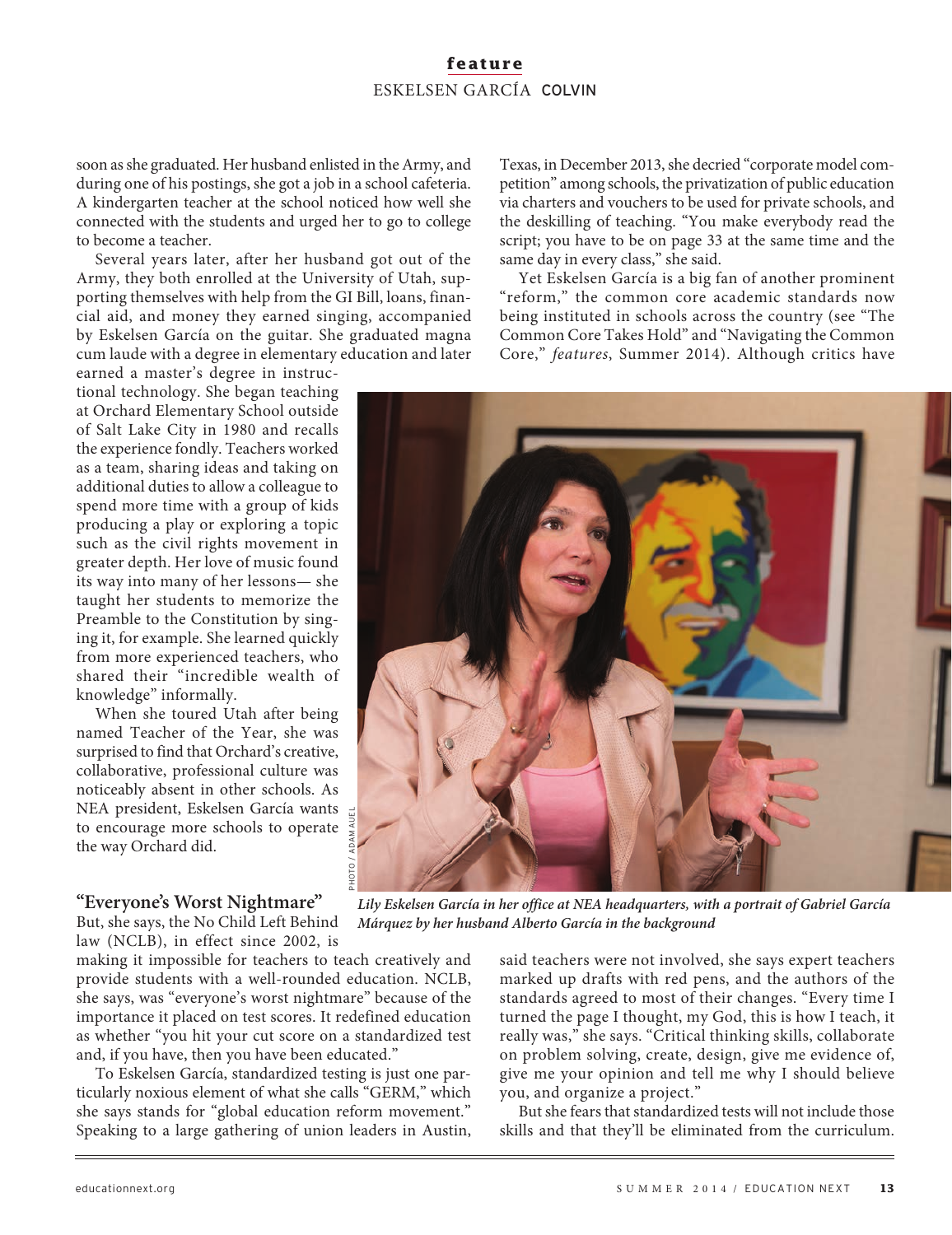"Do we think they're going to get this right without adult supervision?" she asked the audience in Austin. "Noooooo," the crowd responded.

"If you see that there is no change in high-stakes testing; no change in obsessive test prep; no change in labeling students, teachers, and schools by that standardized test score, you'll know that they don't really care about higher-level, critical thinking skills, and that it was all just a PR ploy."

She urged her colleagues to resist. Assessments, she said, have their place. They should be used to guide instruction rather than to judge performance.

"It's up to us to insist they get it right and to call them out when they get it wrong," she said.

#### **Fiery Rhetoric**

Eskelsen García portrays teachers as hardworking heroes who are under attack by wealthy, implacable, money-hungry foes.

## **Despite protestations that the NEA**

## **is being outgunned politically, it is perennially**

## **among the nation's top spenders on lobbying**

## **and election campaigns.**

"The folks in this room are putting battle gear on," she said later. "They are fearless warriors."

The words conjure up the image of an industrial union, proudly defending labor against the predations of distant bosses. But it does little to help rebrand the NEA as an advocate for professionalism, children, and learning, which Eskelsen García says she favors.

To help bolster the professional image, Van Roekel persuaded the union's representative assembly to dun members \$3 apiece annually over 10 years to amass a \$60 million Great Public Schools Fund the union could invest in the ideas of NEA members. He has promoted a partnership with Teach Plus, the organization whose goal is to respond to the desire of teachers to take on broader leadership roles in their schools and districts. Under his leadership, the NEA formed another partnership to identify promising teacher leaders and train them to help their peers become leaders as well.

Eskelsen García worked closely with Van Roekel on those initiatives.

But what Eskelsen García really thinks is needed is systemic change in how teachers are recruited, trained, hired, mentored, evaluated, tenured, and helped to improve. Finland, she says, offers a good model.

There, she says, it is more difficult to enter the college of education than it is to get into law school, and teachers need to earn a master's degree before they're allowed to lead a classroom. But nothing will change, she says, unless teachers become advocates for their profession. "We're absolutely sure that without not just the voices but the actions, the hands-on advocacy that the practitioners bring, policymakers are going to get it wrong again."

#### **A Strong Offense and a Stronger Defense**

Eskelsen García and Van Roekel say the union needs to have both a good offense, which includes efforts to improve student outcomes and support teachers, and a good defense. The goal of the defense is to block state initiatives that would weaken the union as well as to preserve the victories the NEA

has made in the past.

The NEA's budget for defense is far greater than the budget for offense. Indeed, despite protestations that the NEA is being outgunned politically, it is perennially among the nation's top spenders on lobbying and election campaigns. For the year ending September 2013, the NEA spent \$45 million on lobbying and another \$85 million on gifts, grants, and contributions. In most states, the NEA's affiliates are widely regarded as the most

politically potent forces shaping state laws and policies.

"Goal No. 1 is really to play defense to make sure conditions under which teachers teach and kids learn are the best they can be," says James Testerman, who heads the NEA's organizing operation. "We want to make sure those things that attract and retain good teachers are in place. Competitive wages, competitive health care, a reasonable workload and… advocate at the same time for what needs to be in place for students to be successful."

The defensive effort also includes campaigns to fight legislation, such as the successful 2007 campaign in Utah to overturn a state law promoting vouchers for online schools, and the campaign in Ohio to reverse a law that took away most collective-bargaining rights from publicsector unions.

One place the NEA lost, despite forming a broad coalition of allies, was in Wisconsin. The defeat forced the Milwaukee Teachers' Education Association (MTEA), which had a reputation as one of the most radical in the country, to change. The MTEA is now working with the Milwaukee Public Schools to implement a new teacher-evaluation process,